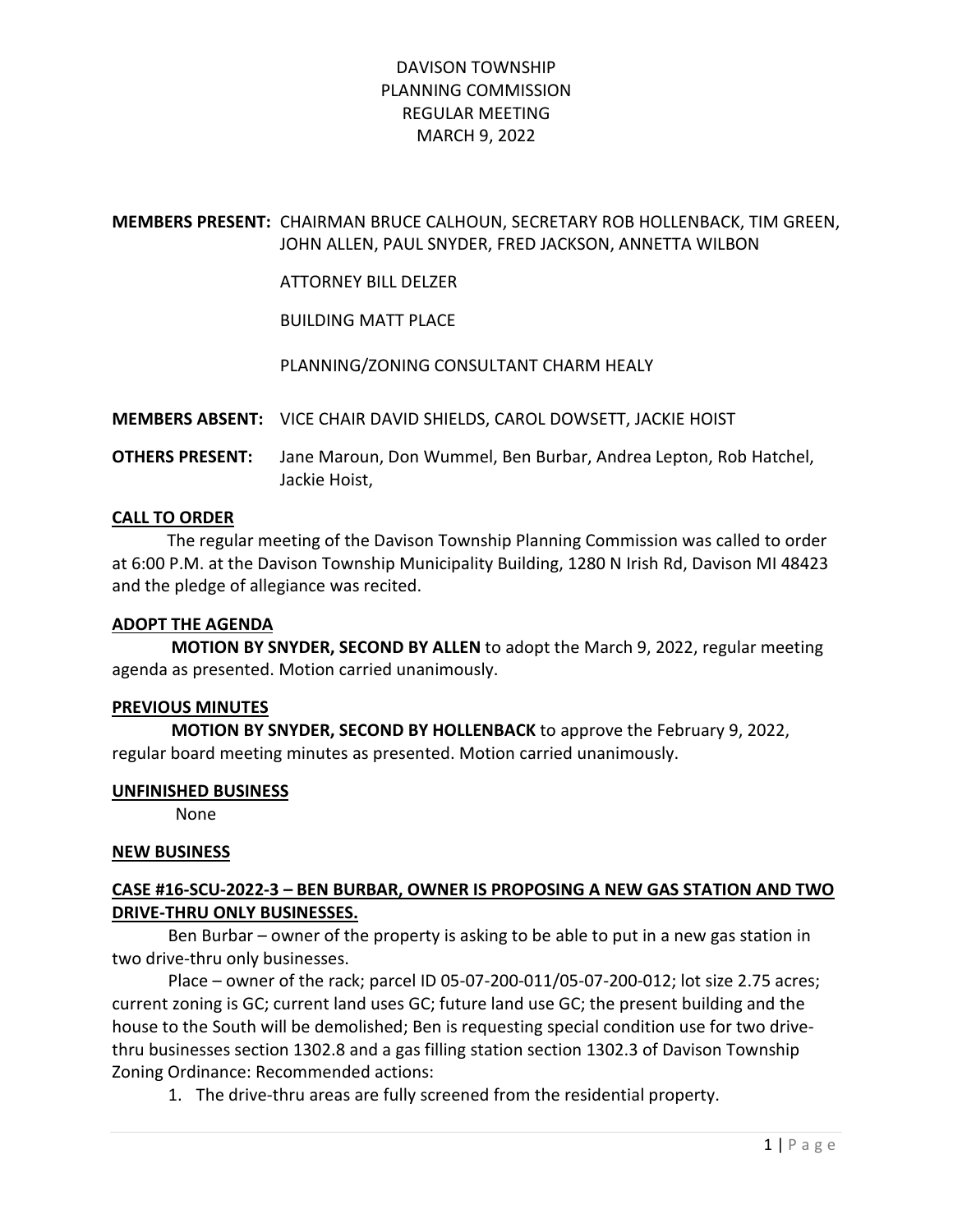- 2. The drawings submitted and reviewed reflect the requirements set forth in the Davison Township Zoning Ordinance for the Special Condition Use permit.
- 3. This request meets the spirit and intent of the Davison Township Zoning ordinance and will be in good character with the surrounding land uses in the General Commercial District.

Please make your motion in the form of a recommendation to the Township Board.

### PUBLIC COMMENT

Public comment period was opened at 6:15 P.M.

Jane Maroun – 1413 Hobnail Ct. - two houses between the rock and her condo, does not want to hear the speakers in the drive-thru; concerned over sound of two fast food drive-thru; also, to leave the Hampton Manor it is very hard to turn left, they have to make a right to go down Irish and then turn right.

Don Wummel – 1469 Steeple Chase Ct. - concern is trash dumping in the morning? Ben Burbar - stated he would talk to the trash company about it.

Andrea Lepton – 1402 Hobnail Ct. - also concerned about traffic; Every day she makes left and she already waits.

Rob Hatchel – 1481 Irish Rd. - it's all about the business; He is requesting more screening; He is concerned about it being a liquor store; he would like a fence up to so many feet; he has a daughter; his business keeps many items stored behind his house.

Jackie Hoist - proposed for the South property line and Arbor villaee.

Calhoun - asked about the size of the Arbor villaee.

Dennis Banaszak - set 4-feet with 3-feet apart.

Calhoun - we may change to 6-feet.

Calhoun – closed comment section; discussed on how to handle the comments.

Hollenback - asked if the house and the rock will be torn down? how far from property

line?

Dennis Banaszak - 282 from property to nearest condo.

Bill Delzer - stated a 20-foot variance was given at the ZBA.

Calhoun - I would like to see a fence and Arbor 6 feet along South line.

Jackson - asked about a solid fence.

Calhoun - also the West property line should also run the fence north.

Resident - stated touchless screen.

Ben Burbar - stay at coffee only 9 to 9.

Calhoun - stated he is very concerned with the drive through facing neighbors.

Dennis Banaszak - most of speaker systems only allows control and at 17 feet noise will drop down to a normal conversation; at 220 feet the sound of speakers should not be heard; North drive-up window will be shielded by building; is asking to put 6 foot Arbor on West line and split using a fence.

Hollenback - he would like to see fence and arbor.

Calhoun - and why did we request such an extension?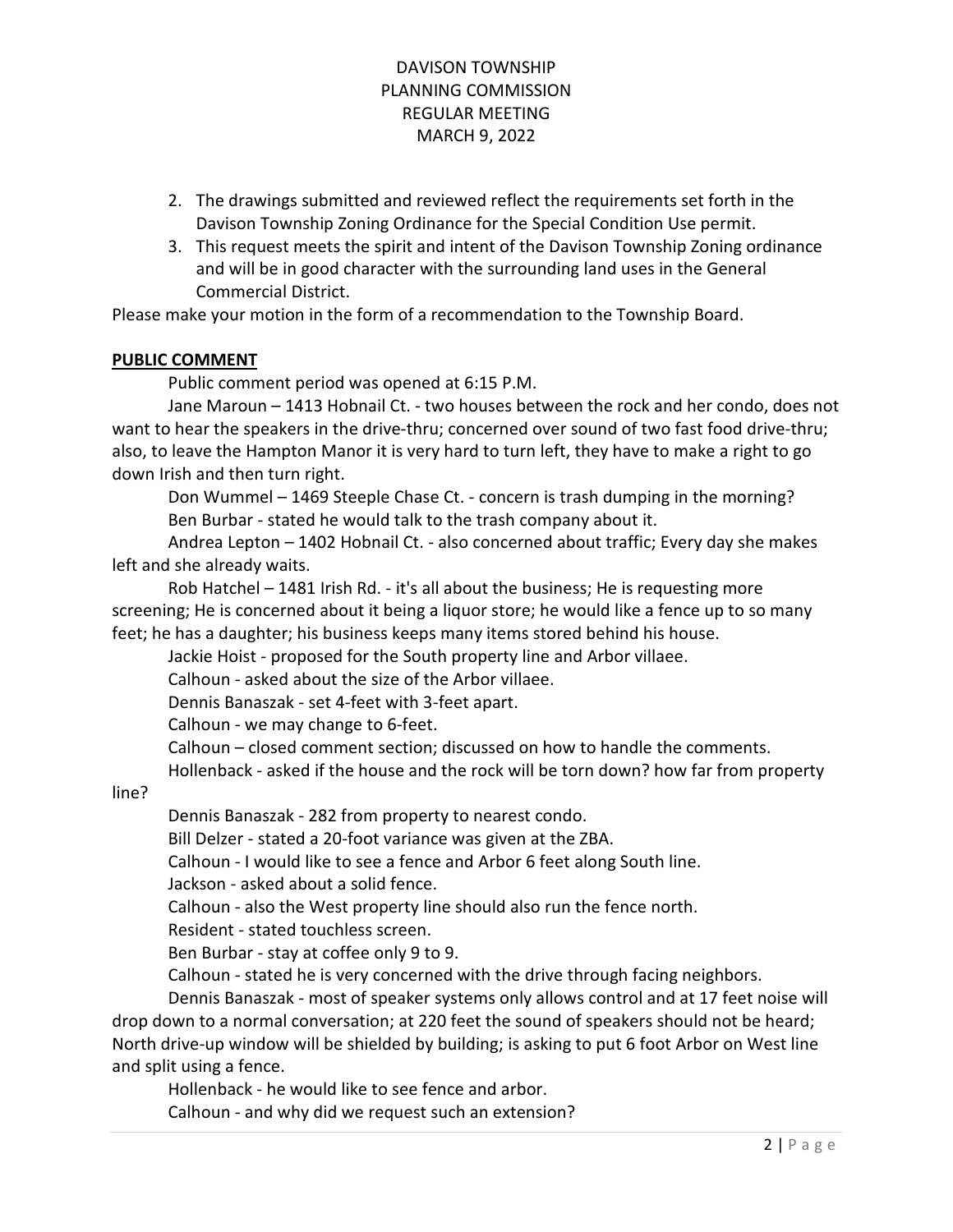Place - said was to reduce noise.

audience member - mentioned all bedrooms are on the second story.

Calhoun - north fence line to the end of the building.

Snyder - a line of cars on West property line could cause a lot of noise from for condos. Ben Burbar - stated someone will be outside taking orders.

Calhoun - raising height of Arbor.

Dennis Banaszak - HVAC is on West corner and secluded with masonry wall and two doors white vinyl.

Calhoun - asked about lighting on back of building?

Place - stated they can be changed to downcast.

Calhoun - told Matt to watch that.

Hollenback - asked if we can set hours for trash pickup?

Calhoun - said yes put it in motion, location of north drive?

Place - said I have not given my staff report yet.

Ben Burbar - is not a 24-hour gas station.

Chris from Marathon - trucks show up 24/7; depends on availability.

Calhoun - he doesn't like the fuel trucks fueling at any time; said can a stipulation be put on when they can come; set motion maker should put stipulation on fueling delivery times; Diesel trucks shouldn't be left running.

Chris from Marathon - it could be anytime for delivery.

Place - this will depend on when Mr. Burbar request fueling.

Chris from Marathon - said he could put a request for delivery.

Calhoun - set motion maker should make deliveries only from 7:00 AM to midnight. Public comment period closed at 7:15 P.M.

## CASE #16-SP-2022-2 – BEN BURBAR, OWNER IS PROPOSING A NEW GAS STATION AND TWO DRIVE-THRU ONLY BUSINESSES.

 Place - owner of the rack; parcel ID 05-07-200-011/05-07-200-012; lot size 2.75 acres; current zoning is GC; current land uses GC; future land use GC; the present building and the house to the South will be demolished; Ben Burbar is proposing to build on the northwest corner of Davison and Irish Rd in approximately 7138 square feet commercial building with a gas filling station and two drive-thru lanes one for a coffee shop and one for a pizzeria both are for takeout only; the site will be accessed from three locations one off of Davison Rd and two drives off of Irish Rd. A traffic study is being prepared. The information from the traffic study and the review from the road Commission will direct the engineer to make adjustments if needed. 42 spaces are required and 44 are provided for parking; a 10 x 50 foot landing zone is provided; 30% green spaces required 30.22% is provided; all signage will be submitted in the future and will be subject to review and approval by the building department and separate permits will be issued; the photometric plan does meet the requirements of the ordinance; the dumpster details meet the requirements of the ordinance, however there needs to be some screening added; there is no open space requirement needed; this area is provided on the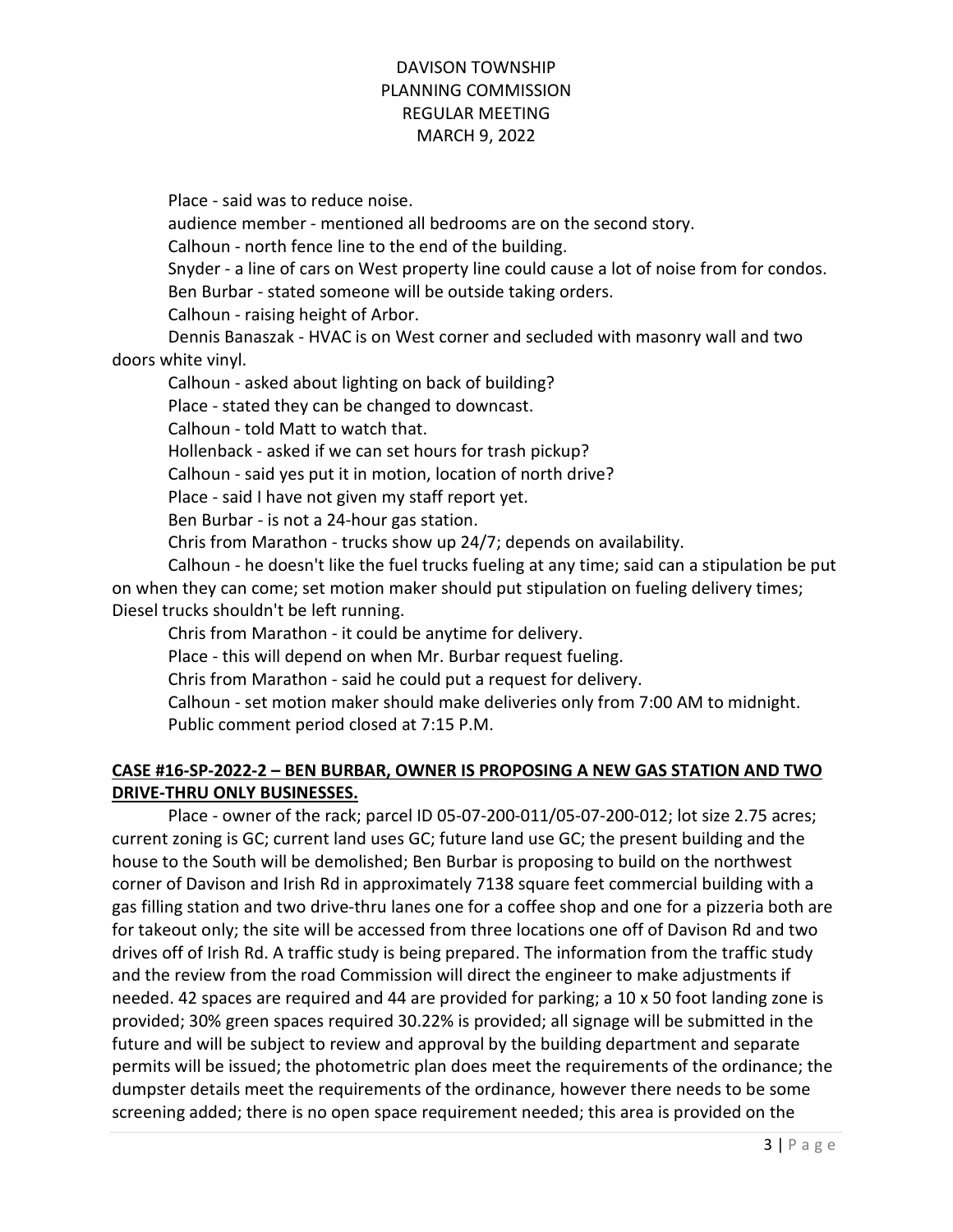South side of the parcel and meets the Township requirements for the loading and unloading zone; a traffic report was prepared by a Rowe Engineering; Their recommendation is to construct taper lanes on driveway 1 on Davison road and driveway 2, the north entrance on Irish Rd.; Genesee County Road Commission will have final say if this will be required; the fire department does not have any concerns; the Building/Planning department would support a recommendation of approval of this conceptual site plan based on the following reasons and conditions:

- 1. this conceptual site plan meets requirements of the Davison Township ordinance in a General Commercial zoned district.
- 2. upon approval by the Planning Commission the applicant may proceed with the preparation of engineered drawings for the Genesee County agencies.

Calhoun - asked about screening for dumpsters, also need screening from road, question size of dumpsters.

Hollenback - asked how many charging stations?

Wilbon - asked if parking spaces are shown?

Calhoun - ask Matt if pump parking is also counted?

Dennis Banaszak - said only end fast fill for box trucks; there will be screening around dumpsters.

Calhoun - stated he would prefer dumpster in back corner, but it would put it closer to the residents.

- 1. Fueling hours between 7:00 AM and midnight.
- 2. Trash pickup between 9:00 AM and 7:00 PM.
- 3. A 6-foot-high privacy fence to be constructed from the West property corner and to continue east on the South property line to the West side of the existing neighboring garage. Also, same fence shall run north along the West property line 50 feet. Remove arborvitae north of the spring point on the West property line.
- 4. The shadowbox fence shall be made of cedar and to be protected from weathering with a stain. Treated wood post shall be used.
- 5. 6-foot-tall arborvitae shall be spaced 4 feet apart.
- 6. The HVAC enclosure shall be faced with cultured stone.
- 7. Remove arborvitae on the West side from the spring point of the curb to the north property line.
- 8. The storm water/detention pond engineering will be submitted by March 28th for review at the April 13th Planning Commission.
- 9. The driveway approaches will have to meet all Genesee County Road Commission standards.

Dennis Banaszak - Detention on two corners in front yard.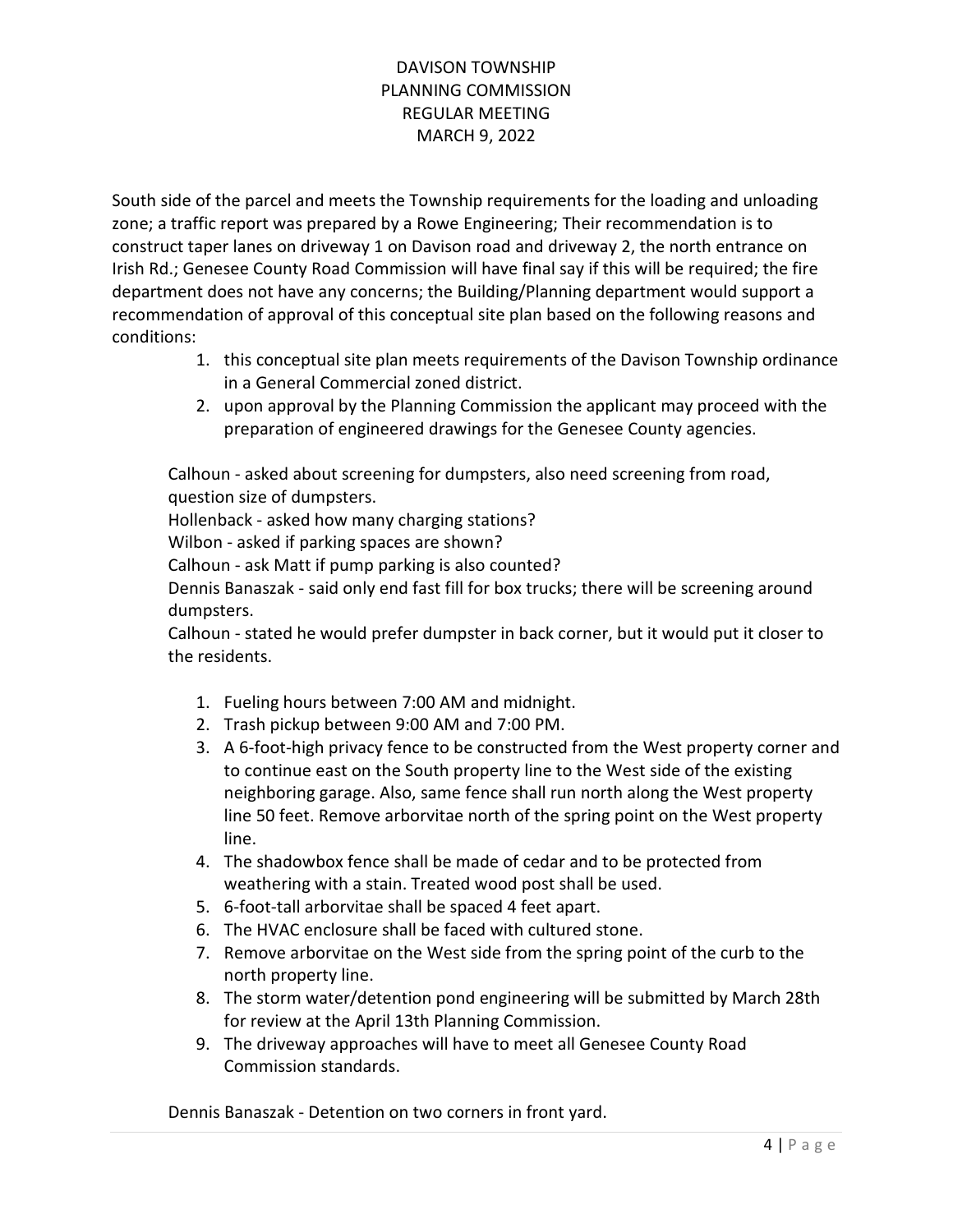Calhoun - stated Meijer detention worse.

Dennis Banaszak - said they will be dry ponds and mowable; they will be three to five

feet.

Calhoun - building looks nice but the detention ponds are not attractive.

Jackson - agreed that the deeper detention ponds will collect trash.

Calhoun - not comfortable approving with these detention ponds.

Place - said go to underground detention.

Jackson - said it should be shown.

Place – said it depends on Genesee County.

Calhoun - ask when they're ready to go to Genesee County in three to four months.

MOTION BY HOLLENBACK, SECOND BY JACKSON to approve recommendation for approval of CASE #16-SP2022-2 AND CASE #16-SCU-2022-3- Ben Burbar, owner for a new gasoline filling station in two drive-thru only businesses with the conditions of the following:

- 1. Fueling hours between 7:00 AM and midnight.
- 2. Trash pickup between 9:00 AM and 7:00 PM.
- 3. A 6-foot-high privacy fence to be constructed from the West property corner and to continue east on the South property line to the West side of the existing neighboring garage. Also, same fence shall run north along the West property line 50 feet. Remove arborvitae north of the spring point on the West property line.
- 4. The shadowbox fence shall be made of cedar and to be protected from weathering with a stain. Treated wood post shall be used.
- 5. 6-foot-tall arborvitae shall be spaced 4 feet apart.
- 6. The HVAC enclosure shall be faced with cultured stone.
- 7. Remove arborvitae on the West side from the spring point of the curb to the north property line.
- 8. The storm water/detention pond engineering will be submitted by March 28th for review at the April 13th Planning Commission.
- 9. The driveway approaches will have to meet all Genesee County Road Commission standards.

Motion carried unanimously.

### DISCUSSION ON TEXT AMENDMENTS PRESENTED BY ADAM YOUNG FROM WADE TRIM

 Off street parking dash change to Genesee County Road standards and MDOT; Design standard; exterior lighting; Site plan.

 Jackson - state some of the standards are not available as recommended by the Township engineer.

 Calhoun - states not listing in ordinance; Make each developer call GCRC to get standards.